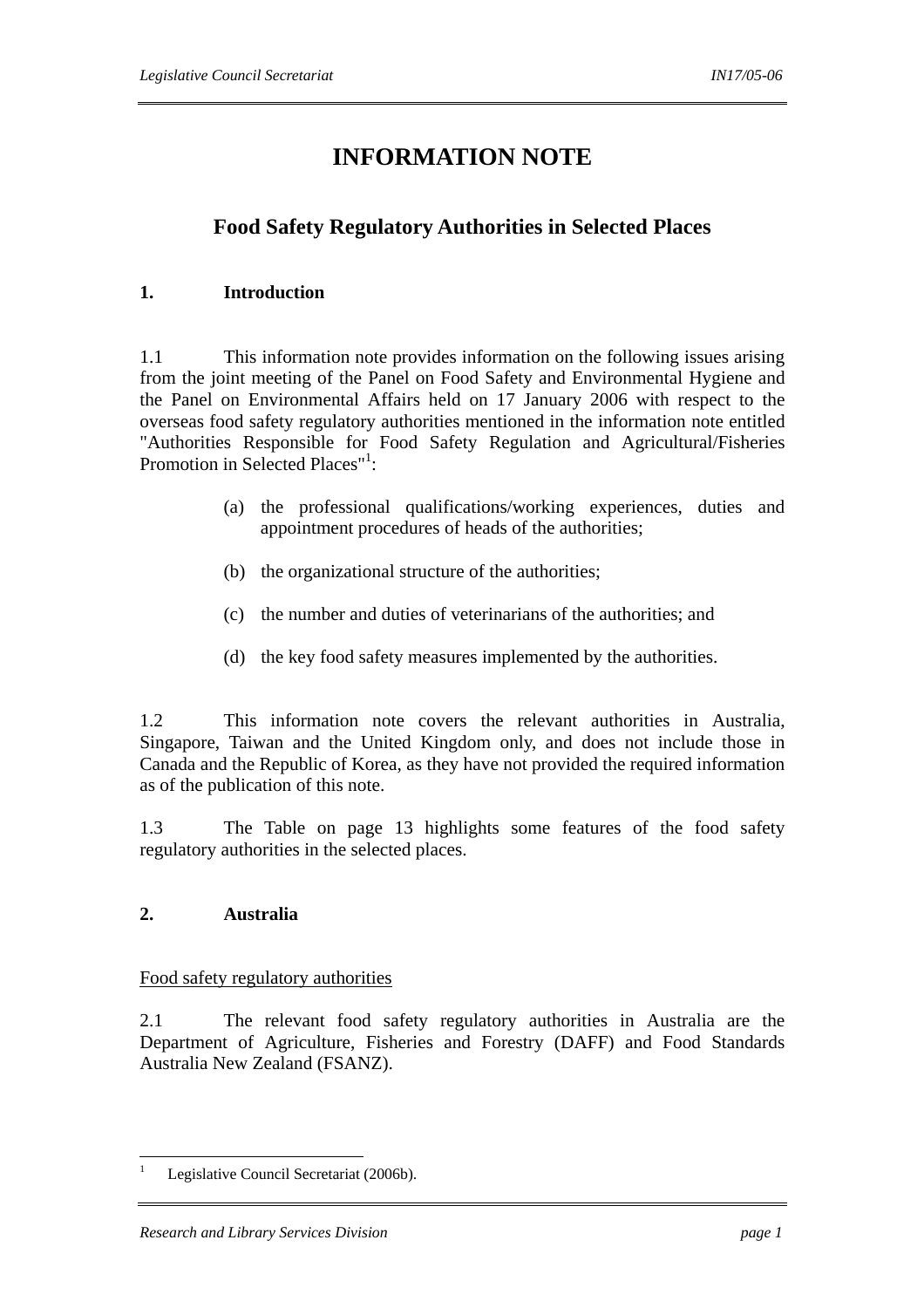## Heads of the food safety regulatory authorities

## *Professional qualifications/working experiences*

2.2 In Australia, there is no requirement for the Minister for Agriculture, Fisheries and Forestry and the Secretary of DAFF to have any professional qualifications/working experiences relating to agriculture or food safety.

2.3 The current Minister for Agriculture, Fisheries and Forestry is a lawyer. From October 2004 to June 2005, he was the Minister for Citizenship and Multicultural Affairs. The current Secretary of DAFF holds a Bachelor of Economics degree and a Master of Science degree in Economics. Before her appointment in October 2004, she was the Deputy Secretary of the Department of Foreign Affairs and Trade.

2.4 There is also no requirement for the Chief Executive Officer of FSANZ to have any professional qualifications relating to agriculture or food safety. However, at any time during the period of two years ending immediately before the proposed period of appointment, the person appointed as the Chief Executive Officer must not be employed by, or has a pecuniary interest in, a body corporate whose primary commercial activity relates directly to the production or manufacture of food.

#### *Duties*

2.5 The Minister for Agriculture, Fisheries and Forestry is responsible for increasing the competitiveness, profitability and sustainability of Australia's agricultural, fisheries, forestry and food industries. The Minister's portfolio responsibilities include animal and plant health, biosecurity, farm support, agricultural trade issues, agricultural market access, food policies and programmes, and natural resource management.

2.6 The Secretary of DAFF is responsible for administering laws relating to agricultural, fisheries, forestry and food industries, such as the Quarantine Act 1908.

2.7 The Chief Executive Officer of FSANZ is mainly responsible for the day-to-day administration of FSANZ and the control of its operation, and is to act according to policies determined, and any directions given, by the Board of FSANZ (the management and decision-making body of FSANZ).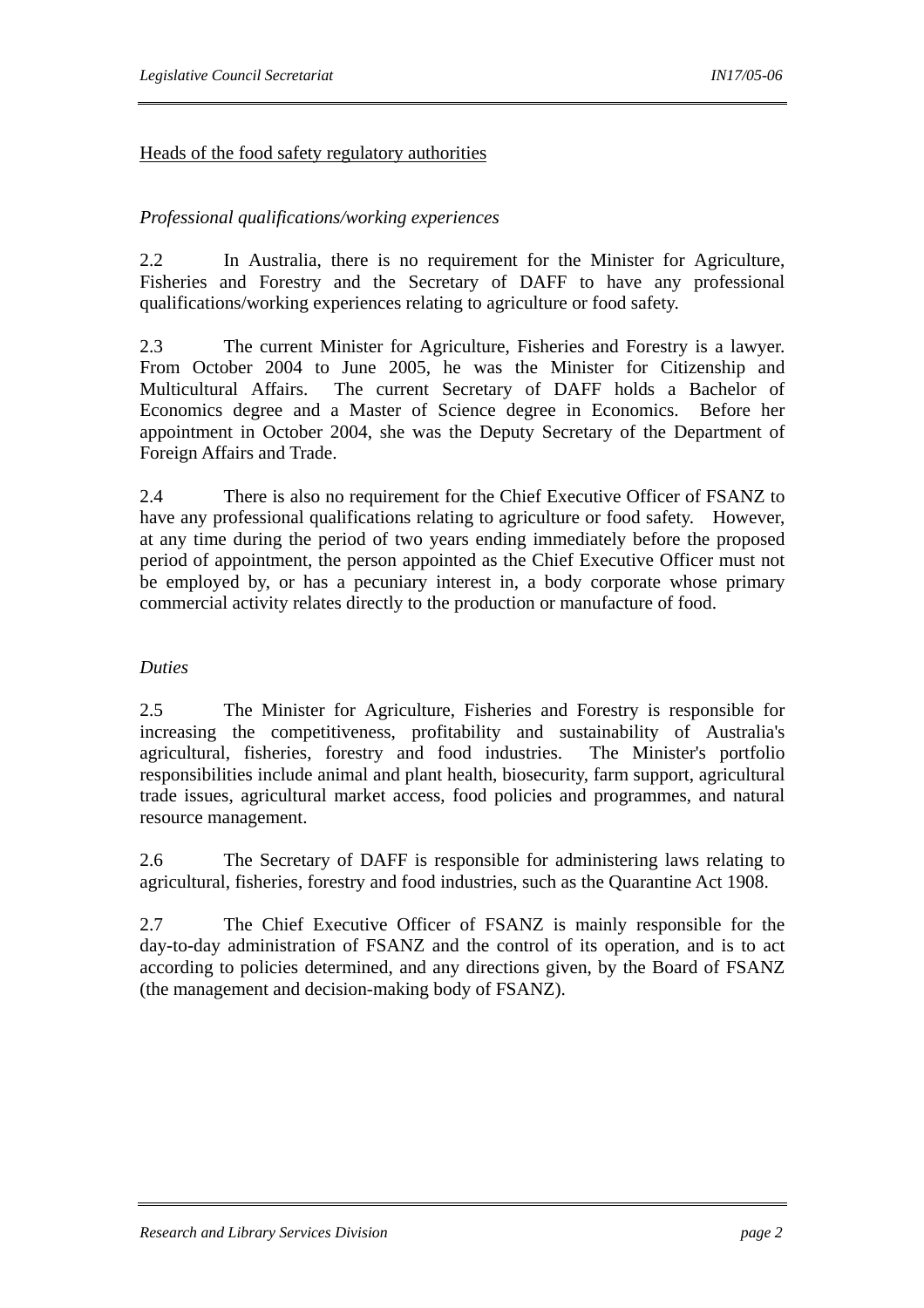## *Appointment procedures*

2.8 The Minister for Agriculture, Fisheries and Forestry and the Secretary of DAFF are appointed by the Prime Minister of the Australian government.

2.9 The Chief Executive Officer of FSANZ is appointed by the Board of FSANZ formed under the Food Standards Australia New Zealand Act 1991.

## Organizational structure of the food safety regulatory authorities

2.10 DAFF comprises two bureaux, eight divisions and the Australian Quarantine and Inspection Service (AQIS). AQIS has two sections, namely Quarantine and Exports. The organizational structure of DAFF is in **Appendix I**.

2.11 FSANZ is an independent statutory agency which has four branches, namely Food Standards (Canberra), Food Standards (Wellington), Scientific Risk Assessment and Evaluation and Food Safety and Services. The organizational structure of FSANZ is in **Appendix II**.

## Number and duties of veterinarians in the food safety regulatory authorities

#### *Number of veterinarians*

2.12 AQIS has 135 veterinarians, accounting for 4.8% of its total staff (2 800). FSANZ has not provided the relevant information.

#### *Duties*

2.13 The duties of AQIS veterinarians include:

- (a) ensuring that the health of imported live animals meets Australia's import conditions;
- (b) certifying that export live animals meet the importing country's requirements;
- (c) certifying and supporting export markets for meat products, such as performing inspections at export slaughtering establishments to ensure adequate maintenance and hygiene control being in line with AQIS requirements; and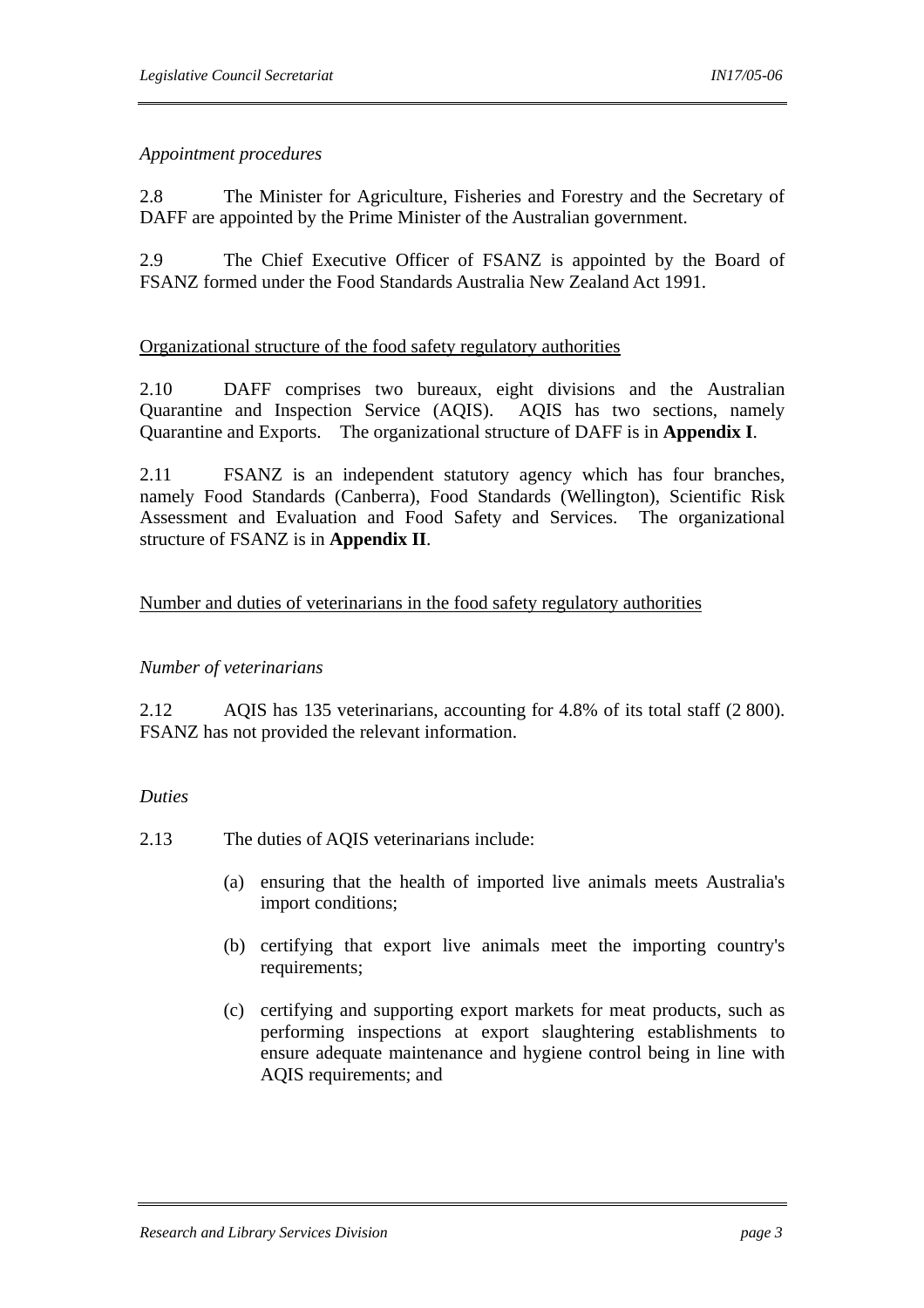(d) monitoring the health of cattle herds and pigs and checking traps for insects at key sites in northern Australia.

#### Key food safety measures implemented

- 2.14 Key food safety measures implemented by AOIS include:
	- (a) co-operating with FSANZ to run the Imported Food Inspection Scheme under which authorized AQIS inspectors are responsible for inspecting and testing imported food against the national and uniform standards of the Australian Food Standards Code developed and maintained by FSANZ. In 2004-05, about 35 000 product lines were referred to the Scheme for inspection and testing; and
	- (b) launching the "Quarantine Matters!" campaign to raise quarantine awareness of people such as international travellers to Australia, cargo importers, the travel industry and the rural industries, and the "Top Watch" campaign to encourage the reporting of unusual pest and disease occurrences (notably Avian influenza) to quarantine officers by local communities, industry groups and visitors in northern Australia.

2.15 In addition, in July 2004, the Australian government established Biosecurity Australia as a separate division outside DAFF to provide science-based assessment and policy advice on quarantine, so as to protect Australia from the entry, establishment and spread of pests and diseases that are not in Australia.

2.16 Since 2002, FSANZ has been developing the Primary Production and Processing Standards which lay down mandatory hygiene requirements for all parts of the food supply chain, covering the production, manufacturing, retail and food services sectors.

## **3. Singapore**

#### Food safety regulatory authority

3.1 The food safety regulatory authority in Singapore is the Agri-Food and Veterinary Authority (AVA).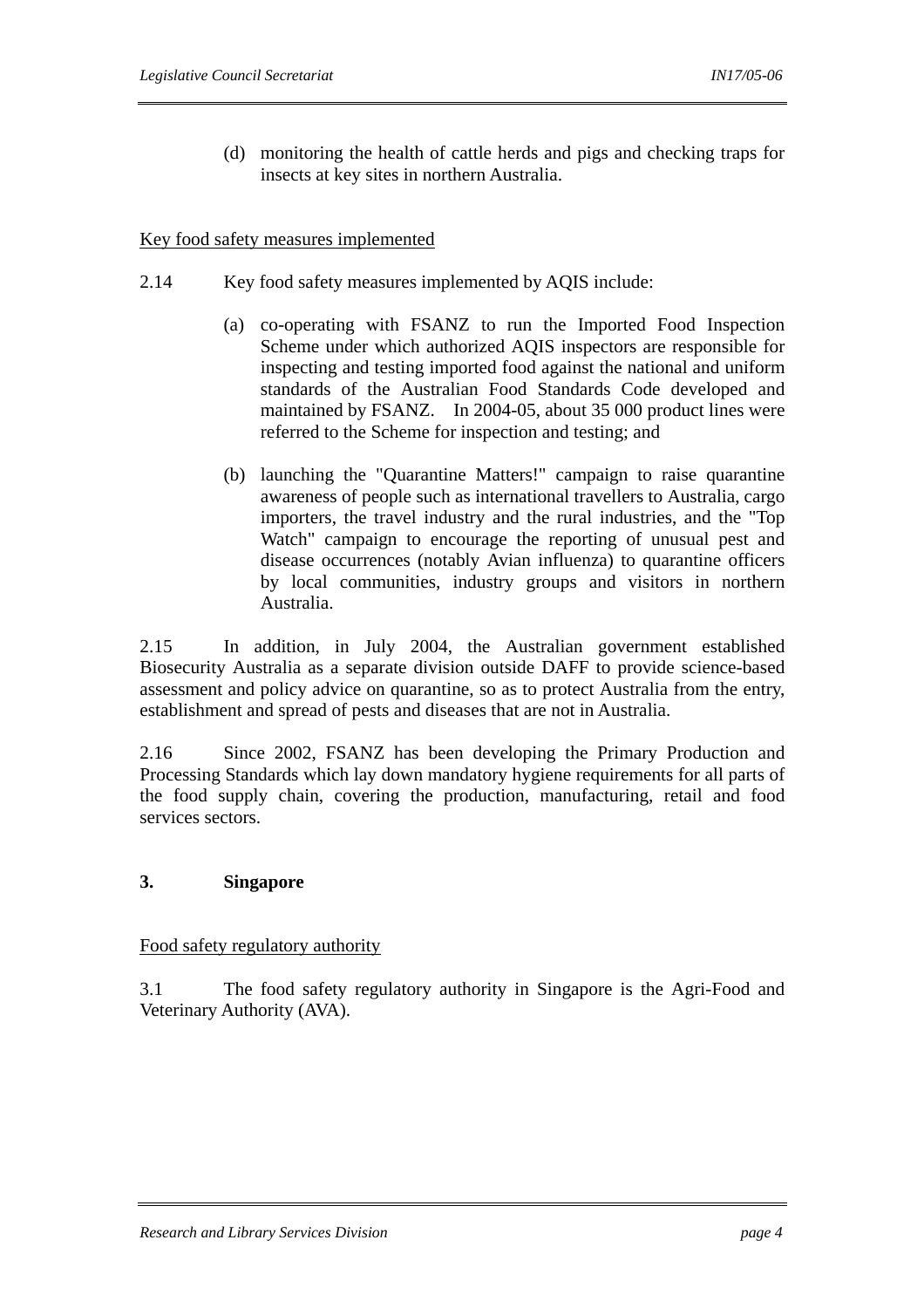## Head of the food safety regulatory authority

#### *Professional qualifications/working experiences*

3.2 There is no requirement for the Chief Executive Officer of AVA to have any professional qualifications/working experiences relating to agriculture or food safety.

3.3 According to AVA, the criteria for selecting the Chief Executive Officer include:

- (a) proven ability to lead an organization; and
- (b) working experiences in the government.

3.4 The Chief Executive Officer does not need to have any specialist skills, as he is assisted by the Director-General of Agri-food and Veterinary Services, who is required to possess relevant technical skills. The position of the Director-General is usually taken up by a senior veterinarian.

3.5 Currently, the position of the Chief Executive Officer is held by a senior veterinarian who also serves as the Director-General of Agri-food and Veterinary **Services** 

#### *Duties*

3.6 The Chief Executive Officer is responsible for implementing the food safety policies laid down by the Board of Directors (the management and decision-making body of AVA).

#### *Appointment procedures*

3.7 AVA has not provided the required information.

#### Organizational structure of the food safety regulatory authority

3.8 AVA has four divisions, namely Food and Veterinary Administration, Food Supply and Technology Department, Policy and Corporate Communications Department and Corporate Services Department. In particular, the Food and Veterinary Administration is responsible for regulating food safety and providing laboratory testing services. The organizational structure of AVA is in **Appendix III**.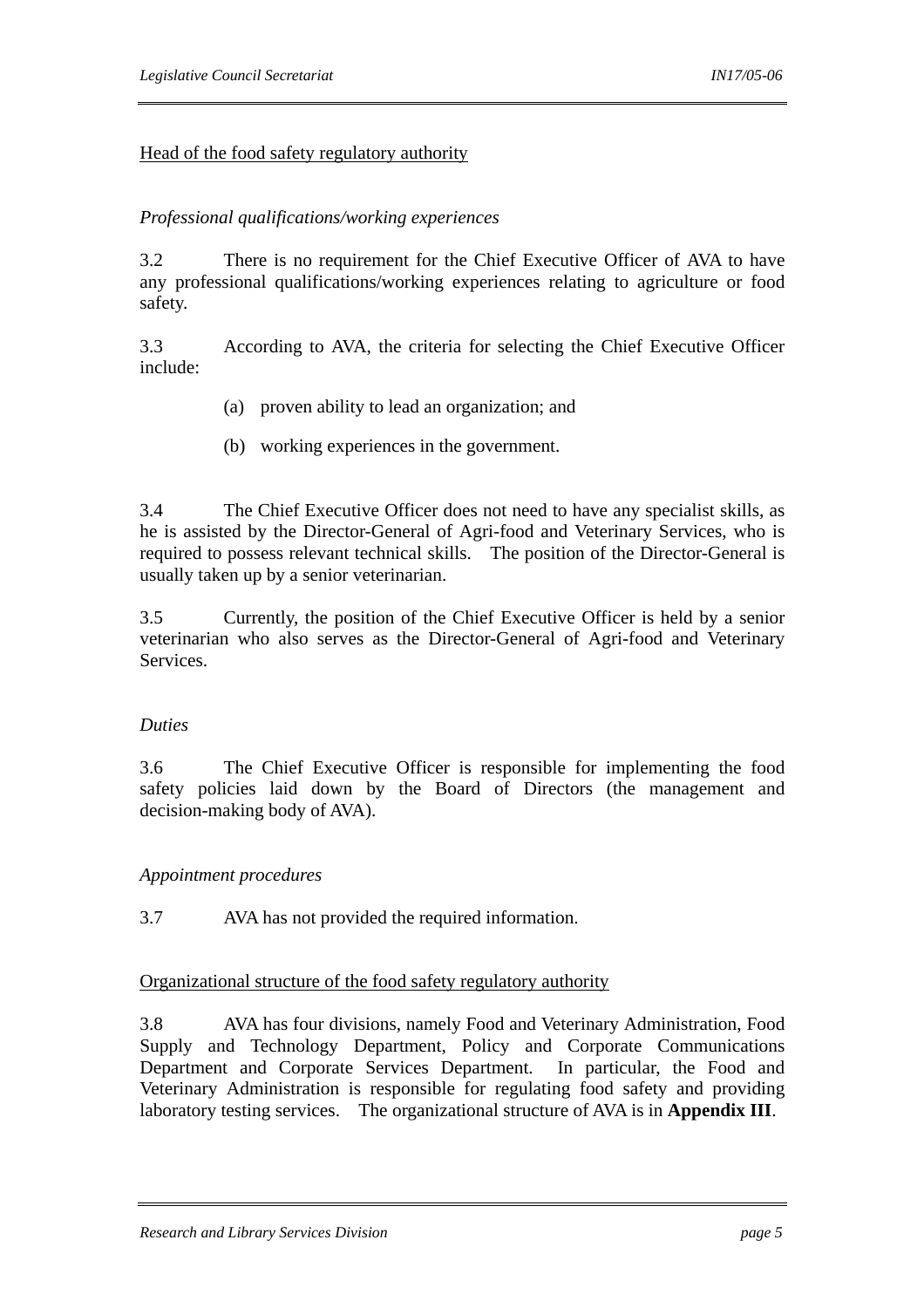## Number and duties of veterinarians in the food safety regulatory authority

#### *Number of veterinarians*

3.9 AVA has 25 veterinarians, accounting for 3.1 % of its total staff (794).

#### *Duties*

3.10 The duties of veterinarians include:

- (a) ensuring a resilient supply of safe food through an integrated system of accreditation, inspection and testing of imported food;
- (b) administering comprehensive animal health programmes to prevent and control diseases of economic and public health importance;
- (c) enforcing welfare standards and investigating animal cruelty cases; and
- (d) developing leading technologies in agriculture.

#### Key food safety measures implemented

3.11 Import control is an important dimension of the food safety regulatory system in Singapore, as more than 90% of the country's food is imported. Sources supplying food products to Singapore must meet the importing requirements for food safety. Key food safety measures implemented by AVA include:

- (a) implementing a trade licence system to ensure that all food products imported by traders comply with food safety requirements;
- (b) inspecting food products, slaughterhouses, farms, and food processing establishments;
- (c) accrediting foreign farms and food processing plants. In the fiscal year of 2004-05, AVA paid a total of 385 overseas inspection visits;
- (d) undertaking laboratory testing of food products. In the fiscal year of 2004-05, a total of 1 006 605 tests were conducted on 57 478 samples of locally-produced and imported food products;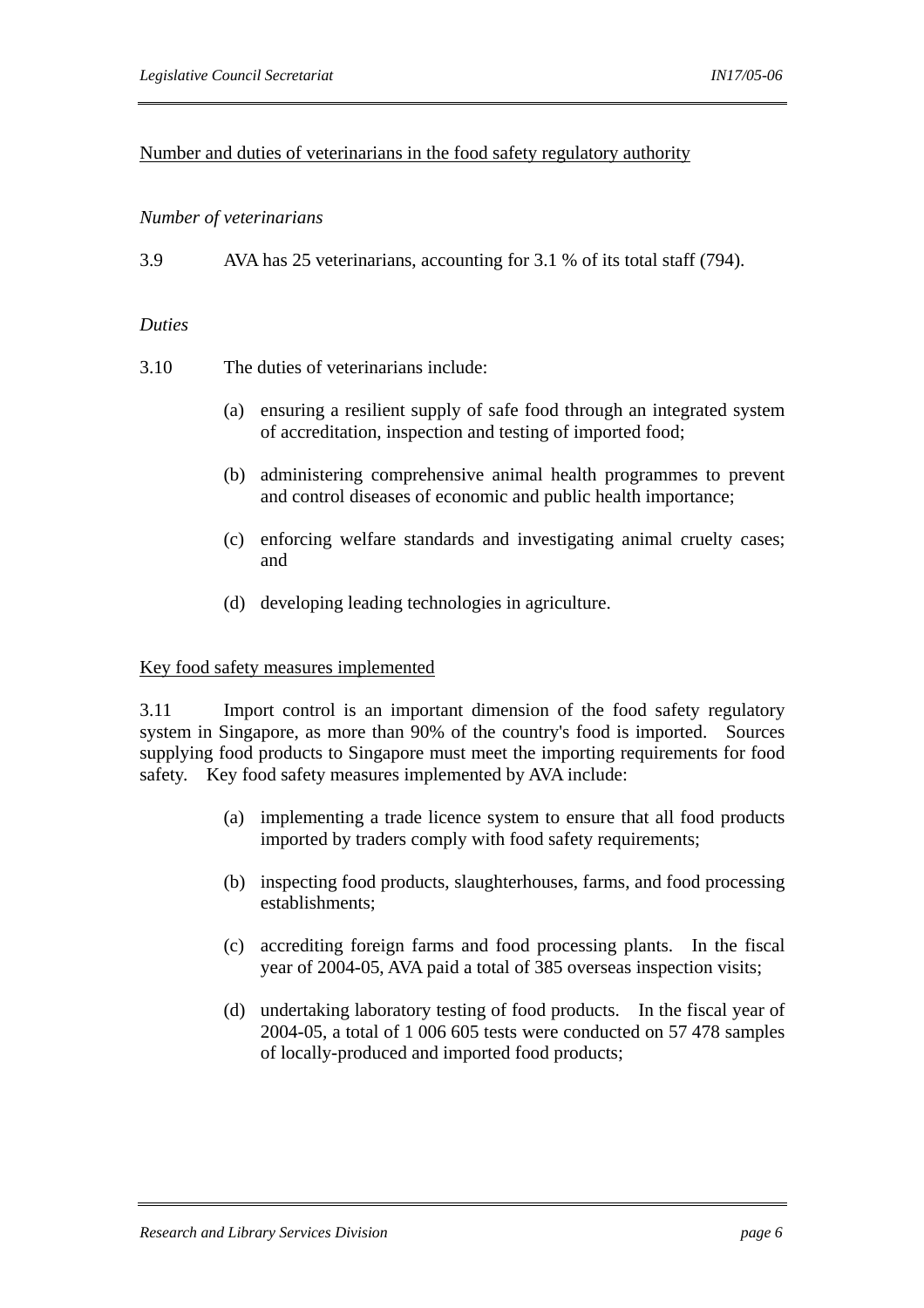- (e) enforcing the food safety laws. In the fiscal year of 2004-05, there were 464 cases involving illegal imports of meat, fish and related products; and
- (f) recalling food products which are unfit for human consumption.

#### **4. Taiwan**

#### Food safety regulatory authority

4.1 The food safety regulatory authority in Taiwan is the Bureau of Animal and Plant Health Inspection and Quarantine (BAPHIQ) under the Council of Agriculture headed by the Minister for Agriculture of the government of Taiwan.

#### Heads of the food safety regulatory authorities

#### *Professional qualifications/working experiences*

4.2 In Taiwan, there is no requirement for the Minister for Agriculture and the Director General of BAPHIQ to have any professional qualifications/working experiences relating to agriculture or food safety.

4.3 The current Minister for Agriculture holds a Bachelor of Food Science degree and a Master of Public Affairs Management degree. The current Director General of BAPHIQ has a Ph.D in Veterinary Epidemiology and Veterinary Economics. From 2004 to 2005, he was the Director General of the Animal Health Research Institute under the Council of Agriculture.

## *Duties*

4.4 The Minister for Agriculture "*takes charge of the Council [of*  Agriculture]'s affairs and superintends its personnel".<sup>2</sup> The responsibilities of the Council include guiding and supervising its provincial and municipal offices in agricultural, fishery, animal husbandry and food affairs. The duties of the Director General of BAPHIQ are *"to oversee the affairs of the Bureau [BAPHIQ] and superintend the subordinates."*<sup>3</sup>

 $\frac{1}{2}$ Article 14, Organizational Act of the Council of Agriculture, Executive Yuan.

<sup>3</sup> Article 5, Organizational Act of the Bureau of Animal and Plant Health Inspection and Quarantine.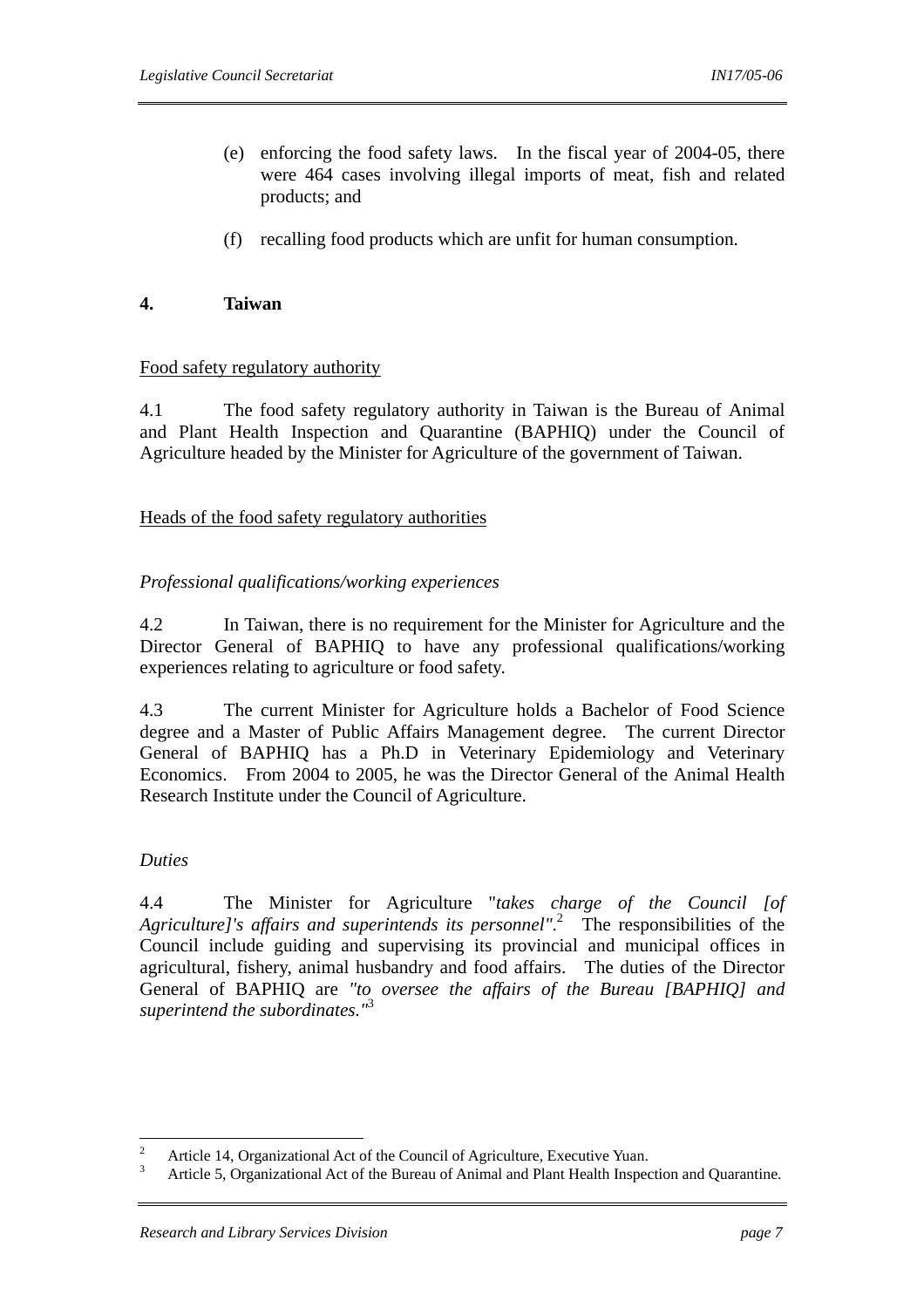#### *Appointment procedures*

4.5 The Minister for Agriculture is appointed by the President of the government of Taiwan, while the Director General of BAPHIQ is appointed by the Minister for Agriculture.

#### Organizational structure of the food safety regulatory authority

4.6 BAPHIQ has six divisions, namely Animal Health Inspection, Animal Quarantine, Plant Protection, Plant Quarantine, Planning and Meat Inspection. The organizational structure of BAPHIQ is in **Appendix IV**.

Number and duties of veterinarians in the food safety regulatory authority

## *Number of veterinarians*

4.7 BAPHIQ has 48 veterinarians, accounting for 9% of its total staff (533).

#### *Duties*

- 4.8 The duties of veterinarians include:
	- (a) administering animal health inspection, disease prevention, veterinarian registration, veterinary drug management, and reviewing related laws, regulations and measures;
	- (b) performing inspections and quarantine for the import and export of animals and animal products;
	- (c) conducting disease diagnosis for imported and exported animals and animal products; and
	- (d) enforcing the requirements for animal health and animal welfare in slaughterhouses.

#### Key food safety measures implemented

- 4.9 Key food safety measures implemented by BAPHIQ include:
	- (a) conducting overseas on-site inspections of animal and plant diseases;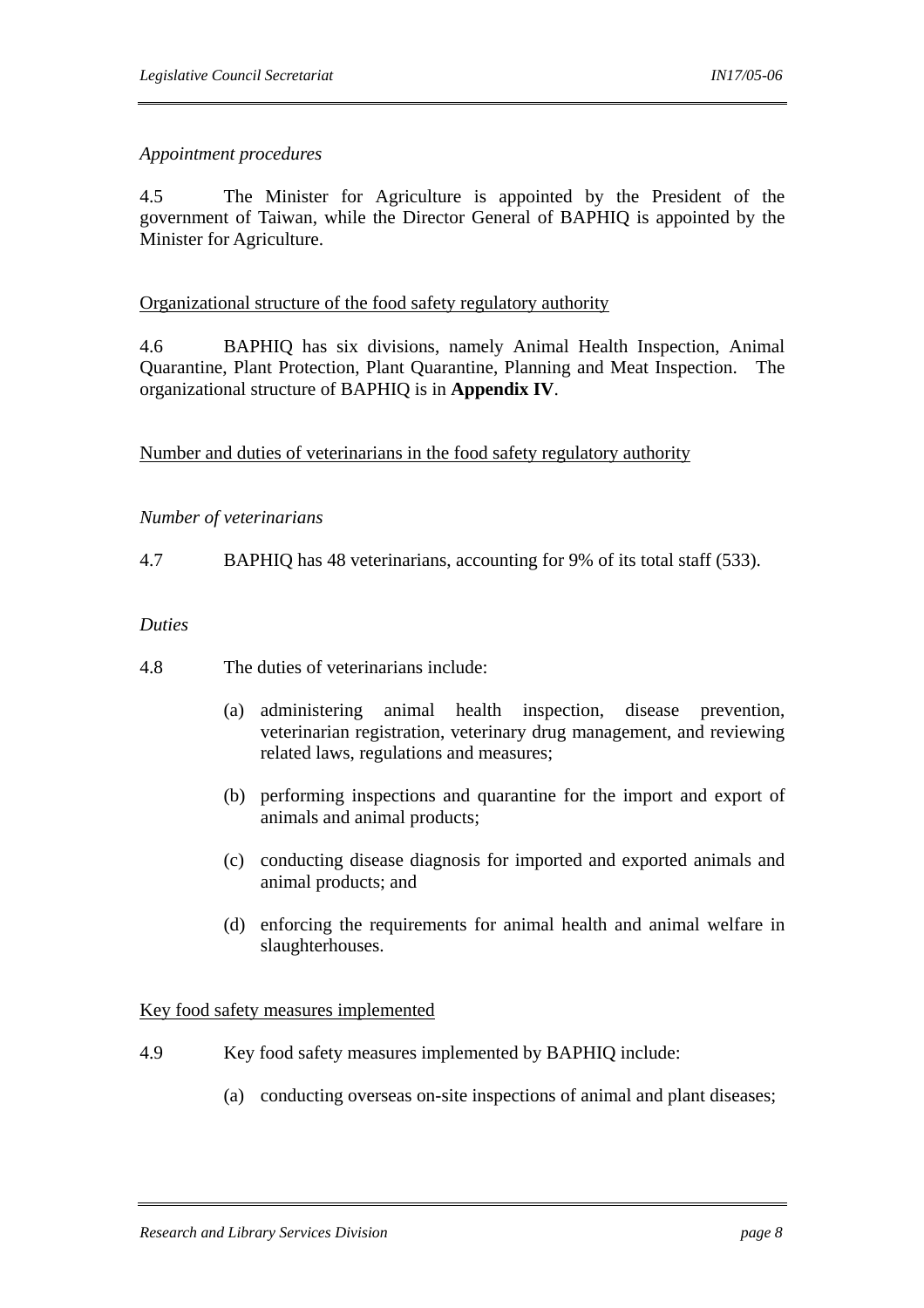- (b) tightening up control and quarantine procedures at international ports. In 2004, 85 520 incoming checks and 85 635 outgoing checks were performed;
- (c) running detector dog teams since 2002 to help detect illegal items in passengers' luggage at the international airports and the local harbour in Kinmen;
- (d) conducting inspections of chemical residues on animal and poultry products before they are marketed. In 2004, random checks on 74 732 meat pig serum samples were performed;
- (e) organizing joint operations with local governments to check on veterinary drugs;
- (f) working with feed manufacturers to establish the Hazard Analysis Critical Control Point system to improve animal feed and control the use of additives. In 2004, 2 277 inspections were performed; and
- (g) working with local inspection squads to check illegal slaughtering to ensure safety of meat consumption. In 2004, 569 inspections were performed.

# **5. United Kingdom**

#### Food safety regulatory authority

5.1 The food safety regulatory authority in the United Kingdom is the Food Standards Agency (FSA).

#### Head of the food safety regulatory authority

#### *Professional qualifications/working experiences*

5.2 There is no requirement for the Chief Executive Officer of FSA to have any professional qualifications/working experiences relating to agriculture or food safety. However, FSA has required that the Chief Executive Officer should possess the following skills and experiences:

> (a) strong leadership qualities and experience of working with high calibre scientific organization(s);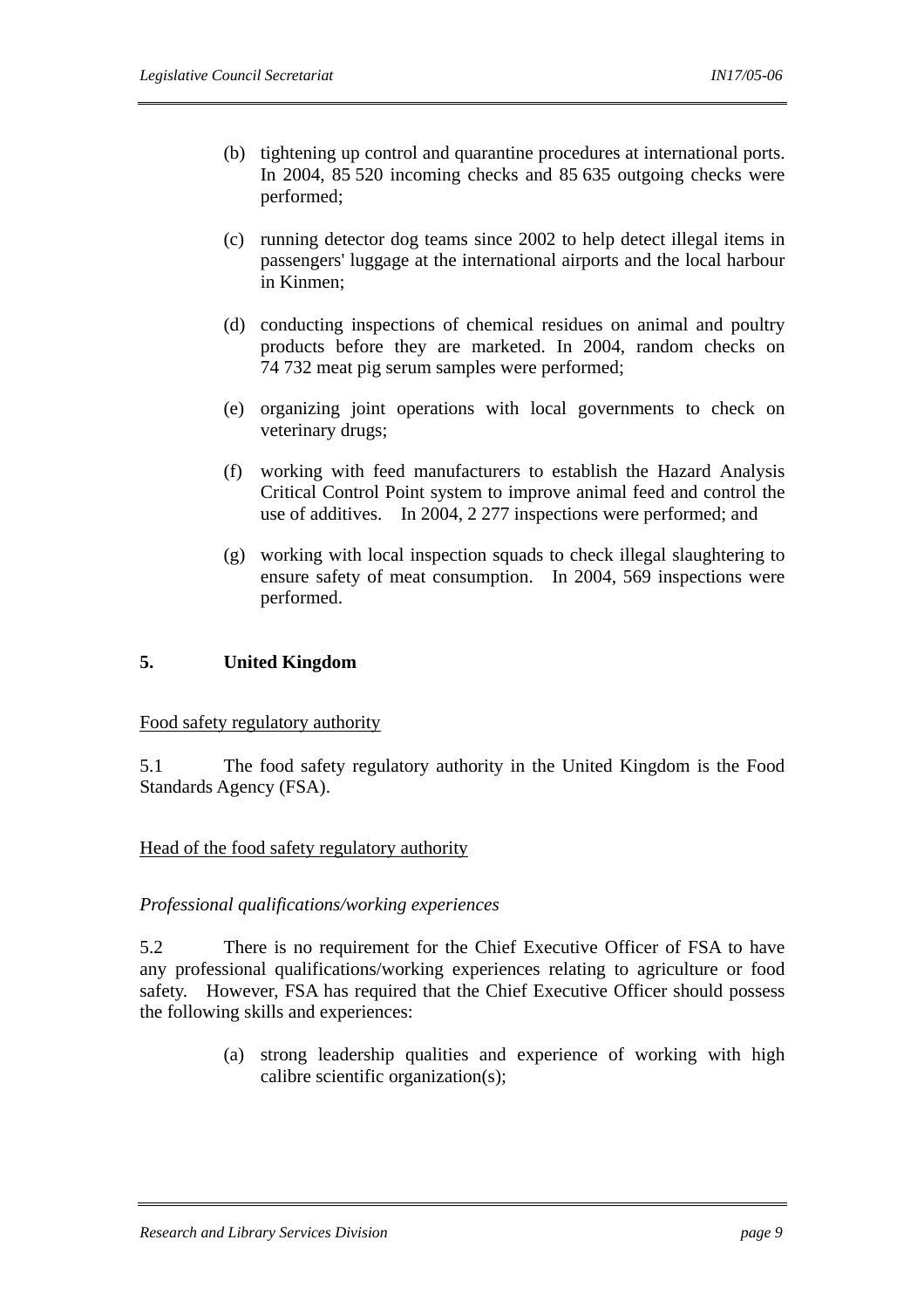- (b) a track record of strategic innovation, preferably in a high profile organization operating in a sensitive and complex area of public policies;
- (c) abilities to meet the challenges of FSA's commitment to openness under demanding parliamentary, professional and media scrutiny; and
- (d) knowledge of the principles of parliamentary control, government accounting rules and the role of the Public Accounts Committee of Parliament.

5.3 The current Chief Executive Officer of FSA has the following professional qualifications: Bachelor of Science, Ph.D in chemistry and FRSC (Fellow of the Royal Society of Chemistry).

5.4 As regards the working experiences, before joining FSA, the Chief Executive Officer held a senior management position relating to food safety under the then Ministry of Agriculture, Fisheries and Food.

#### *Duties*

5.5 The Chief Executive Officer is responsible for performing the following duties:

- (a) managing the day-to-day operations of FSA within the policies set by the Board (the management and decision-making body of FSA);
- (b) advising the Board as appropriate on the possible consequences of policy options and ensuring that Board members take into account all relevant financial and legal considerations;
- (c) leading, motivating and developing FSA staff; and
- (d) maintaining effective relations with food traders/companies while preserving FSA's independence.

#### *Appointment procedures*

- 5.6 The appointment procedures of the Chief Executive Officer are:
	- (a) placing recruitment advertisements in major newspapers;
	- (b) appointing selection agents to assist in the search for an appropriate person;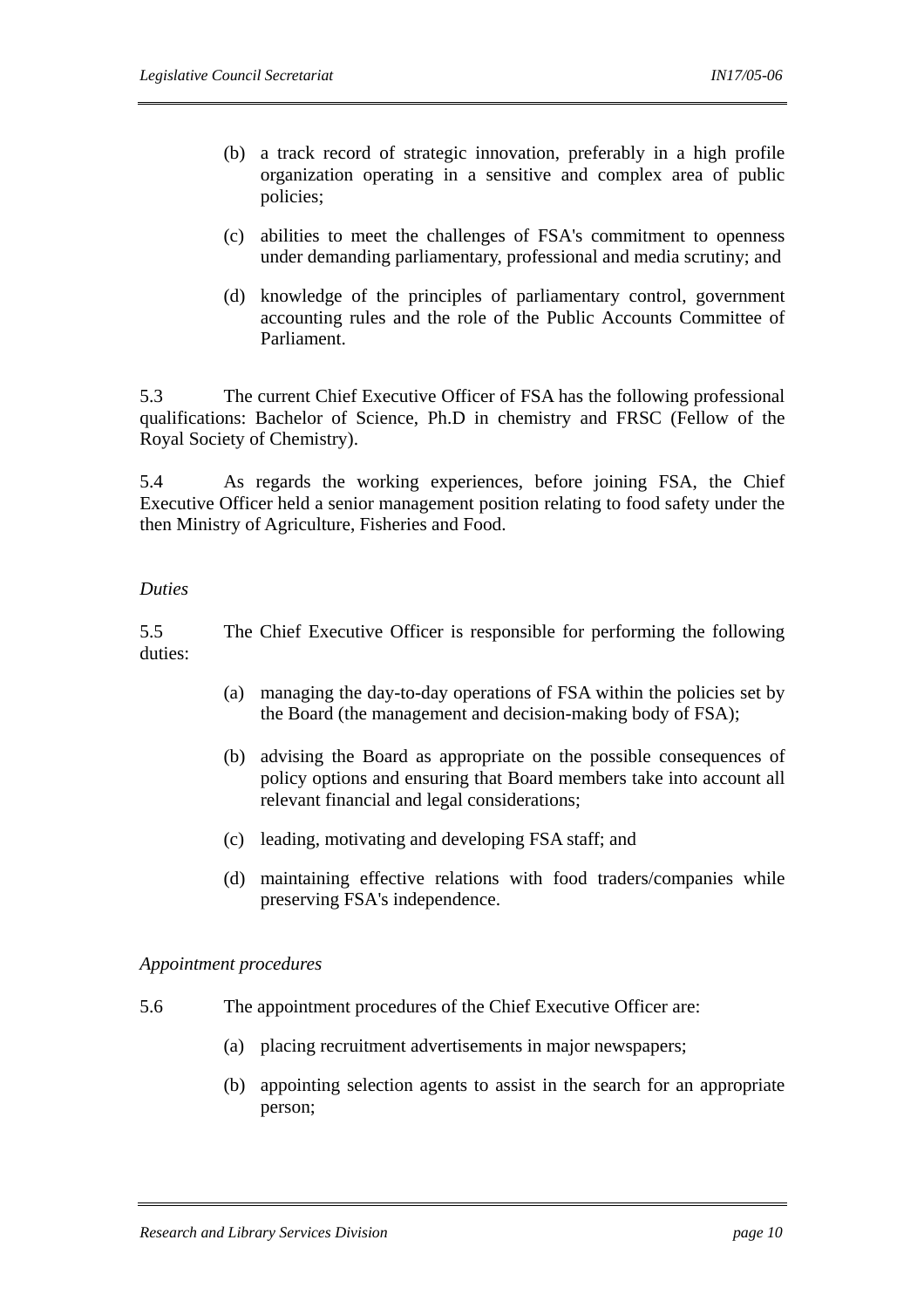- (c) short-listing the applications and conducting interviews with the appropriate candidates;
- (d) appointing the appropriate person by the Board; and
- (e) approving the appointment by the government.

#### Organizational structure of the food safety regulatory authority

5.7 FSA is organized into seven bureaux, which are Food Safety Policy, Consumer Choice and Dietary Health, Corporate Resources, Meat Hygiene Service (MHS), Enforcement, Legal Services and Communications. Among these bureaux, Food Safety Policy, MHS and Enforcement are mainly responsible for regulating food safety. The organizational structure of FSA is in **Appendix V**.

#### Number and duties of veterinarians in the food safety regulatory authority

#### *Number of veterinarians*

5.8 FSA has 14 veterinarians, accounting for 0.6% of its total staff (2 235).

#### *Duties*

5.9 The duties of veterinarians include:

- (a) formulating policies on meat hygiene;
- (b) reviewing food safety laws and regulatory framework;
- (c) approving meat plants, slaughterhouses and cutting premises; and
- (d) providing veterinary advice on meat hygiene and other veterinary public health matters.

#### Key food safety measures implemented

- 5.10 Key food safety measures implemented by FSA include:
	- (a) protecting consumers through improved food safety standards;
	- (b) improving the enforcement of food safety laws by consolidating and revising the codes of practice and associated guidelines for enforcement officers;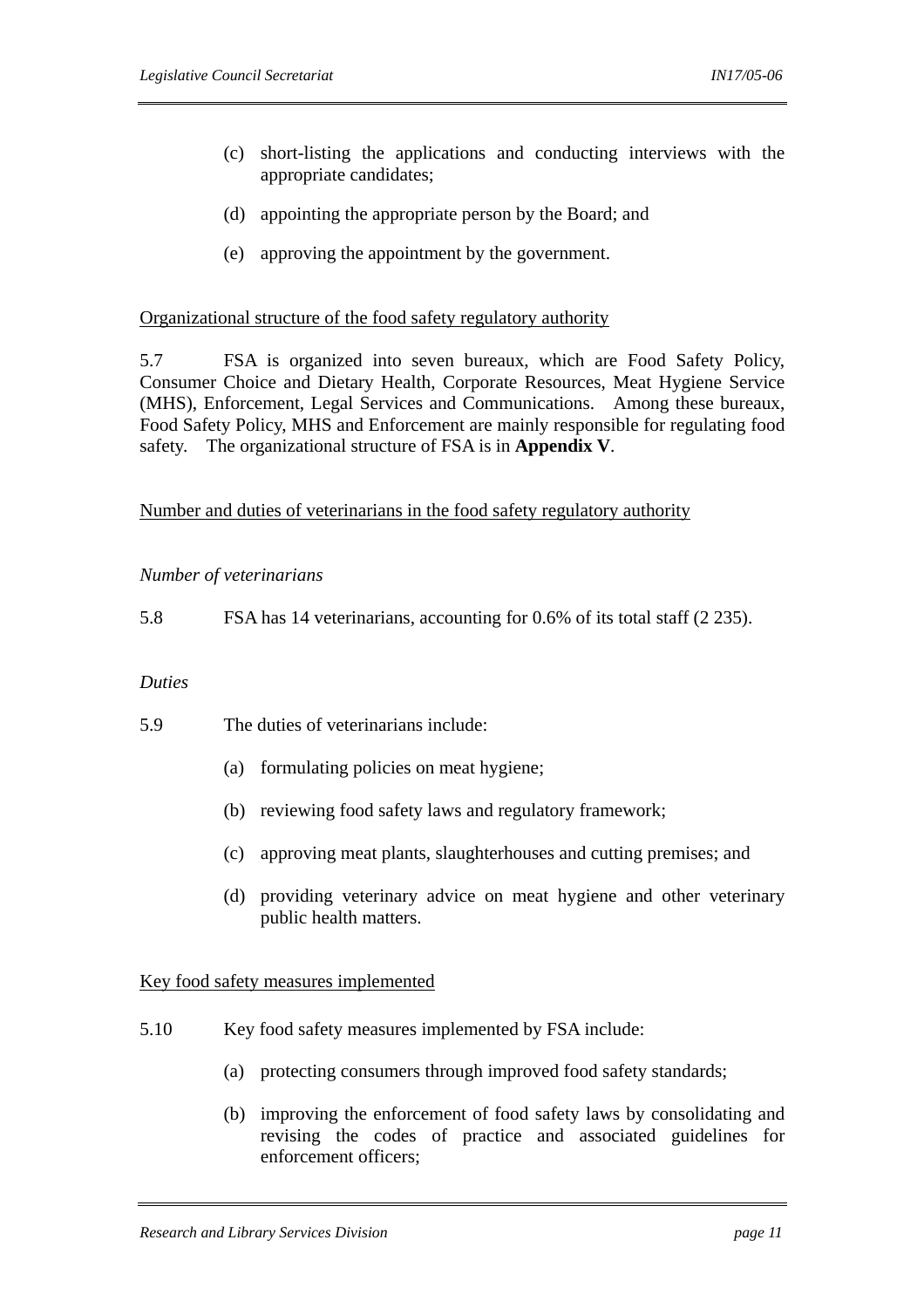- (c) inspecting meat at licensed slaughterhouses and meat cutting plants from around 300 local authorities;
- (d) providing national training programmes for enforcement officers on imported food controls;
- (e) enhancing sampling and surveillance of imported food;
- (f) promoting informative labelling;
- (g) facilitating the uptake of food safety management by providing training programmes and practical guidance for small food businesses; and
- (h) recalling food products which may not be fit for human consumption.

Prepared by Jackie WU and Thomas WONG 9 March 2006 Tel: 2869 9644

\_\_\_\_\_\_\_\_\_\_\_\_\_\_\_\_\_\_\_\_\_\_\_\_\_\_\_\_\_\_\_\_\_

*-------------------------------------------------------------------------------------------------------------------------------------------- Information notes are compiled for Members and Committees of the Legislative Council. They are not legal or other professional advice and shall not be relied on as such. Information notes are subject to copyright owned by the Legislative Council Commission (the Commission). The Commission permits accurate reproduction of the information notes for non-commercial use in a manner not adversely affecting the Legislative Council, provided that acknowledgement is made stating the Research and Library Services Division of the Legislative Council Secretariat as the source and one copy of the reproduction is sent to the Legislative Council Library.*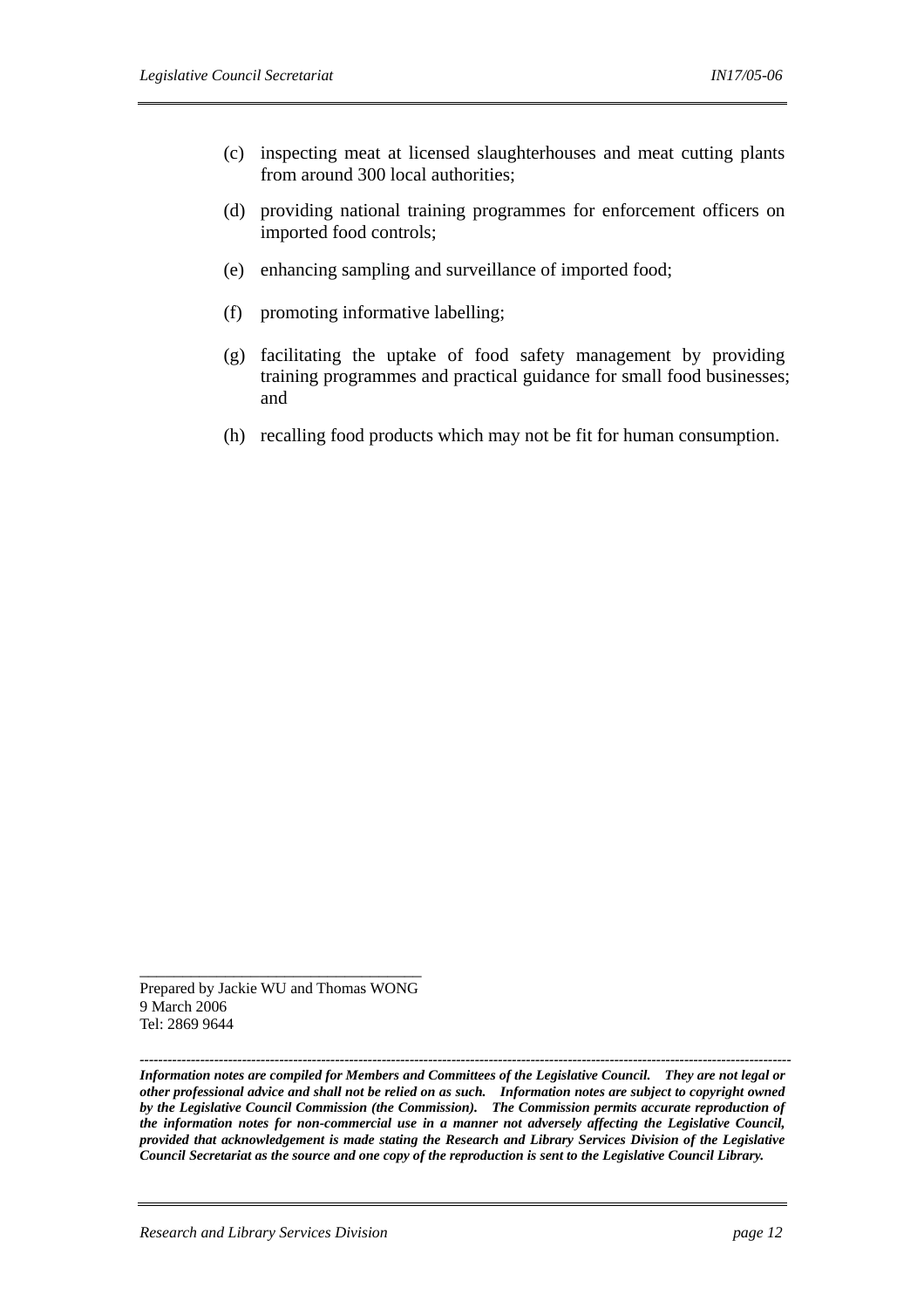|                                                                                                                   | Requirements for heads of the food<br>safety regulatory authorities to<br>have professional qualifications/<br>working experiences relating to<br>agriculture or food safety | <b>Number of veterinarians</b><br>(percentage share in the<br>total number of staff) | Key measures implemented<br>for regulating food safety<br>of imported food                                                                           |
|-------------------------------------------------------------------------------------------------------------------|------------------------------------------------------------------------------------------------------------------------------------------------------------------------------|--------------------------------------------------------------------------------------|------------------------------------------------------------------------------------------------------------------------------------------------------|
| Australia:<br>Department of Agriculture,<br>Fisheries and Forestry and<br>Food Standards Australia New<br>Zealand | N <sub>0</sub>                                                                                                                                                               | 135 (4.8%)                                                                           | (a) Imported Food Inspection<br>Scheme<br>"Quarantine Matters!"<br>(b)<br>campaign                                                                   |
| Singapore:<br>Agri-Food and Veterinary<br>Authority                                                               | N <sub>o</sub>                                                                                                                                                               | $25(3.1\%)$                                                                          | Trade licence system<br>(a)<br>(b) Accreditation of foreign farms<br>and food processing plants                                                      |
| Taiwan:<br>Bureau of Animal and Plant<br>Health Inspection and<br>Quarantine                                      | N <sub>o</sub>                                                                                                                                                               | 48 (9%)                                                                              | Overseas on-site inspections<br>(a)<br>Improving animal feed and<br>(b)<br>controlling the use of additives<br>by feed manufacturers                 |
| United Kingdom:<br><b>Food Standards Agency</b>                                                                   | N <sub>0</sub>                                                                                                                                                               | $14(0.6\%)$                                                                          | National training programmes<br>(a)<br>for enforcement officers on<br>imported food controls<br>Sampling and surveillance of<br>(b)<br>imported food |

**Table — Some features of the food safety regulatory authorities in Australia, Singapore, Taiwan and the United Kingdom**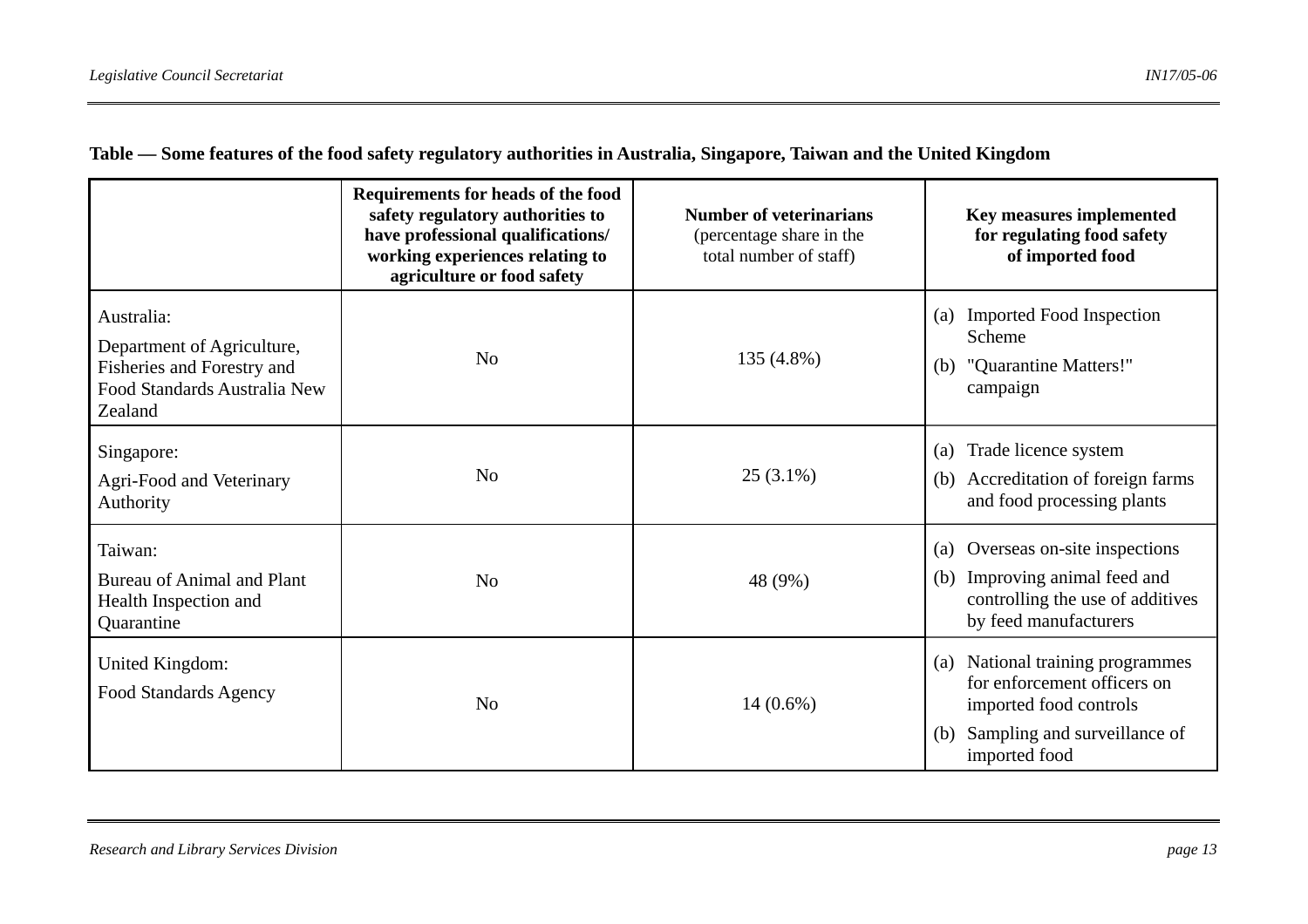# **Appendix I**





Source: Department of Agriculture, Fisheries and Forestry (2006).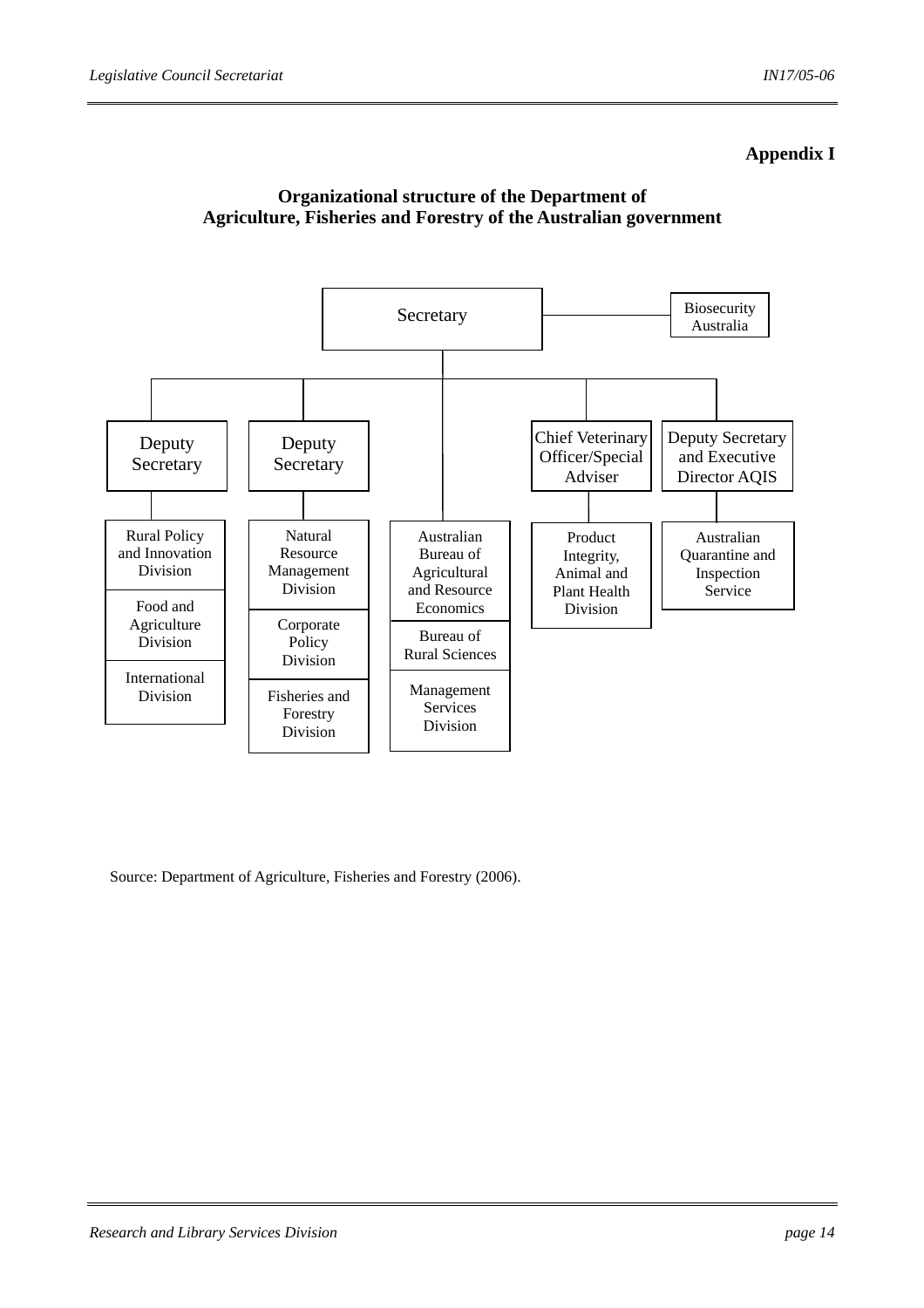# **Appendix II**

## **Organizational structure of Food Standards Australia New Zealand**



Source: Food Standards Australia New Zealand (2006).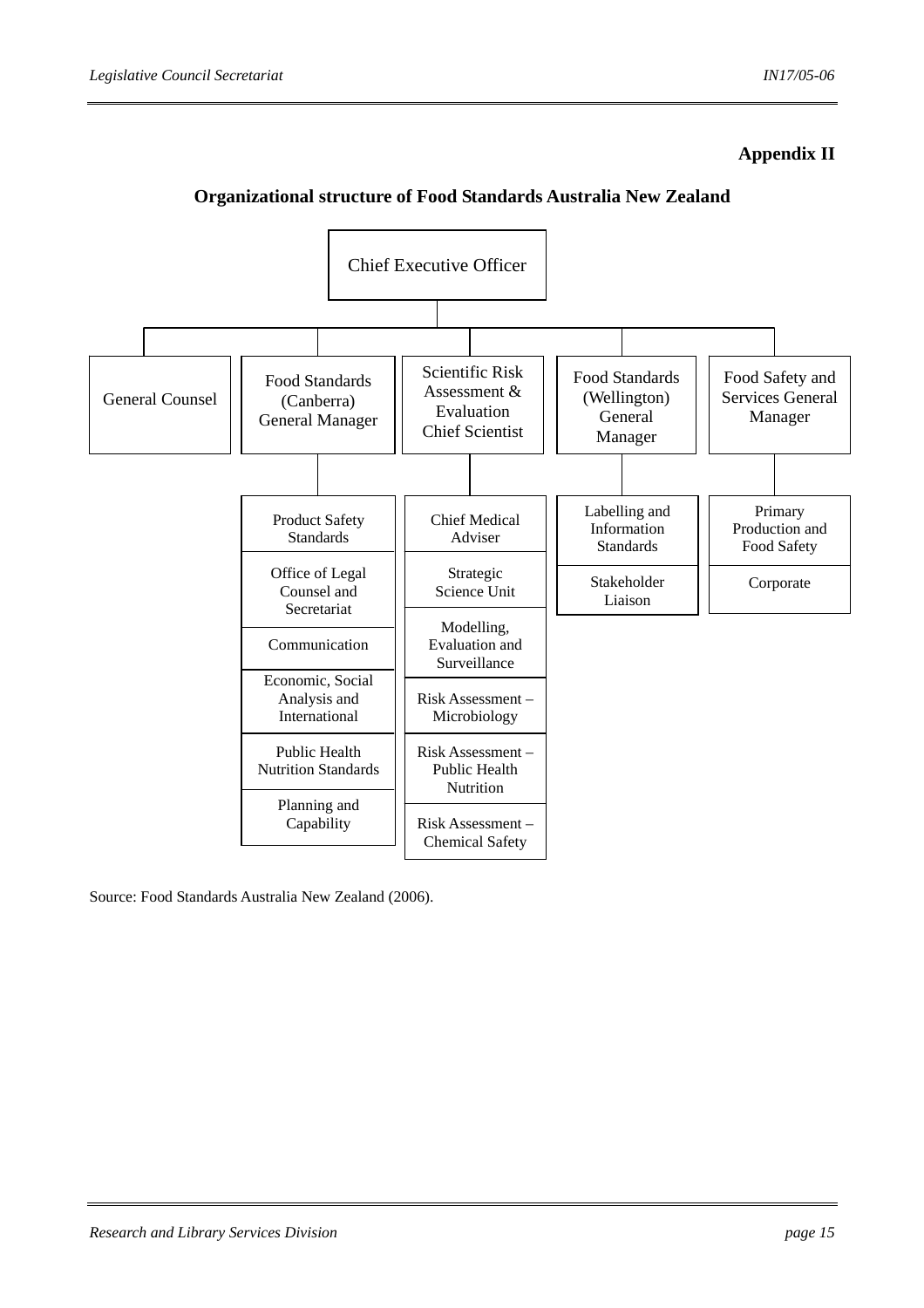## **Appendix III**

# **Organizational structure of the Agri-Food and Veterinary Authority in Singapore**



*Research and Library Services Division page 16*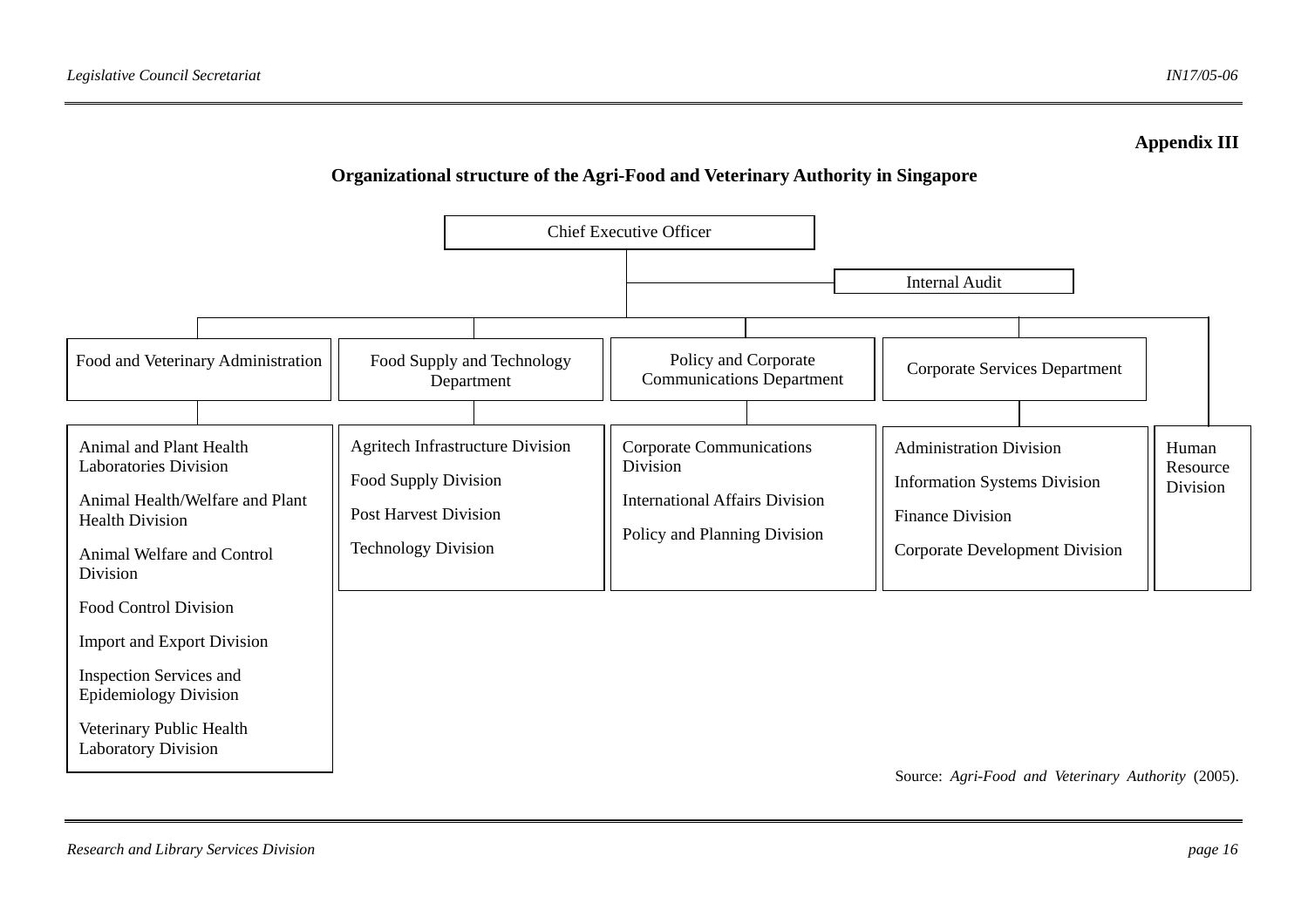# **Appendix IV**





Source: Bureau of Animal and Plant Health Inspection and Quarantine (2006).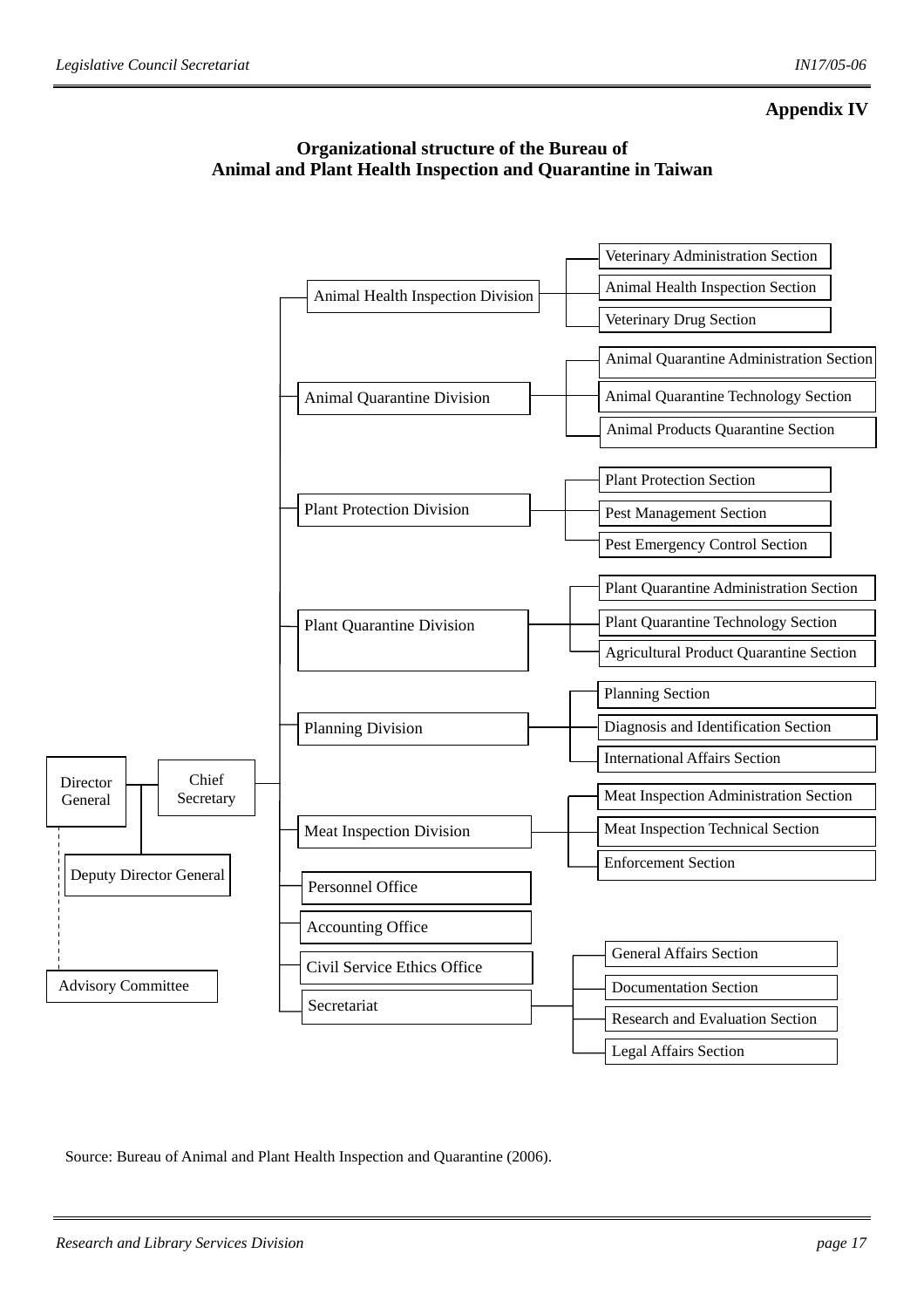

**Organizational structure of the Food Standards Agency in the United Kingdom** 

Source: Food Standards Agency (2005a).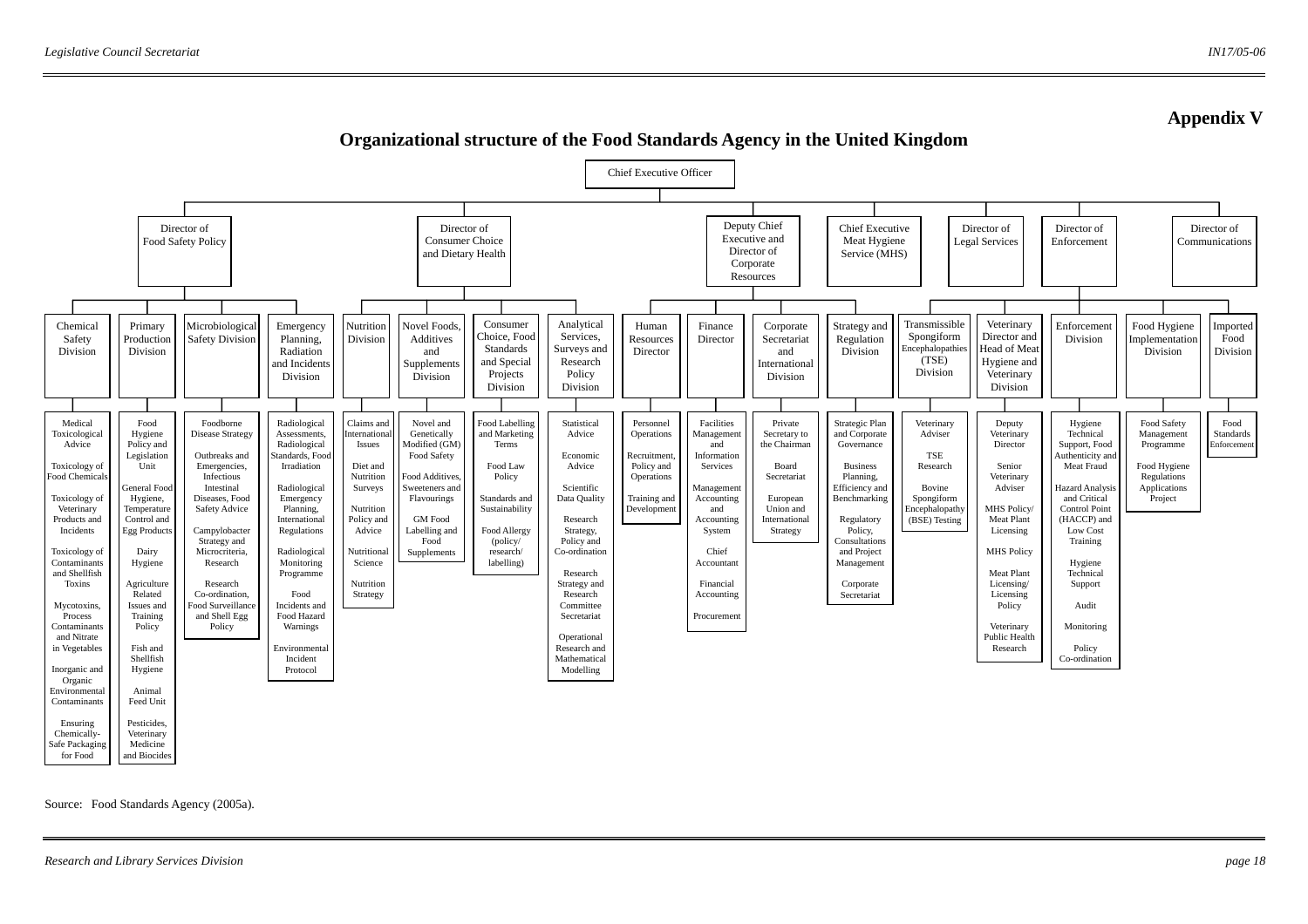## **References**

#### Australia

- 1. *Department of Agriculture, Fisheries and Forestry.* (2006) Available from: http://www.affa.gov.au/ [Accessed 11 January 2006].
- 2. Department of Agriculture, Fisheries and Forestry. (2006) *Corporate Plan 2003-06.* Available from: http://www.affa.gov.au/ [Accessed 11 January 2006].
- 3. *Food Standards Australia New Zealand.* (2006) Available from: http://www.foodstandards.gov.au/ [Accessed 11 January 2006].

## Singapore

- 4. Agri-Food and Veterinary Authority. (2005) *Agri-Food and Veterinary Authority Annual Report 2004-05.* Available from: http://www.ava.gov.sg/javascript/m7-option1.html [Accessed 16 January 2006].
- 5. *Agri-Food and Veterinary Authority.* (2006) Available from: http://www.ava.gov.sg/ [Accessed 16 January 2006].

#### Taiwan

- 6. *Agriculture and Food Agency.* (2006) Available from: http://english.coa.gov.tw/ [Accessed 11 January 2006].
- 7. *Bureau of Animal and Plant Health Inspection and Quarantine.* (2006) Available from: http://english.coa.gov.tw/ [Accessed 11 January 2006].
- 8. *Council of Agriculture.* (2006) Available from: http://english.coa.gov.tw/ [Accessed 11 January 2006].

# United Kingdom

- 9. Food Standards Agency. (2005a) *Putting the Consumer First: Annual Report 2004-05.* Available from: http://www.food.gov.uk/multimedia/pdfs/annrepac0405.pdf [Accessed] 15 February 2006].
- 10. Food Standards Agency. (2005b) *Putting the Consumer First: Departmental Report Spring* 2005. Available from: http://www.food.gov.uk/multimedia/pdfs/departmentalreport\_05.pdf [Accessed] 15 February 2006].